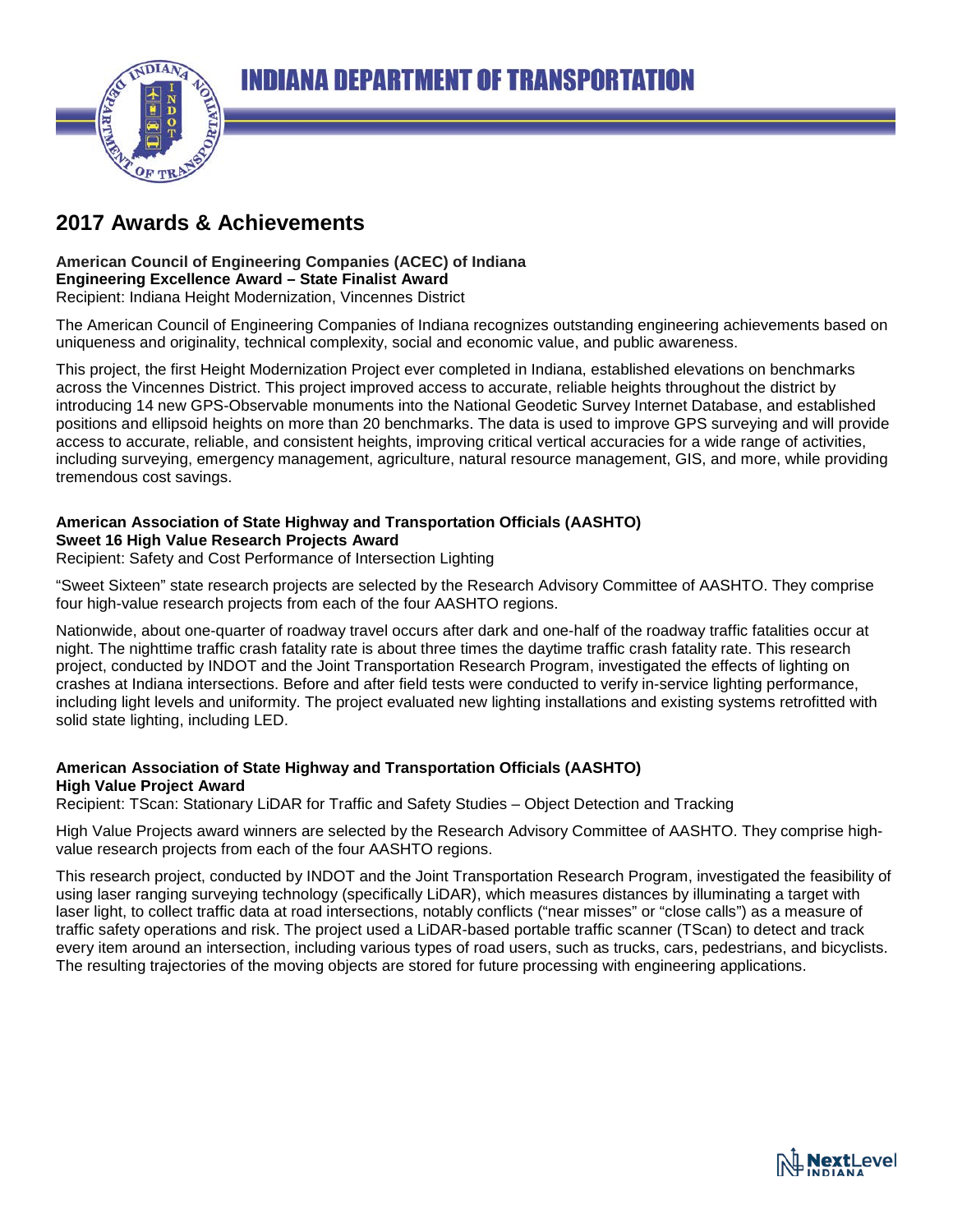#### **Mid America Association of State Transportation Officials (MAASTO) America's Transportation Awards**

Recipient: Ohio River Bridges – East End Crossing

The competition recognizes Midwestern transportation projects in three categories: Quality of Life/Community Development, Best Use of Technology and Innovation, and Operations Excellence.

The Ohio River Bridges – East End Crossing project won the Quality of Life/Community Development award in the large projects division, which is defined as projects costing \$200 million or more. The approximately \$760 million project, completed in December 2016, is increasing cross-river mobility in the Southern Indiana-Louisville metro area by improving safety, alleviating traffic congestion and connecting highways. The centerpiece of the East End Crossing is the Lewis and Clark Bridge, connecting the east end of Louisville to Southern Indiana. The overall Ohio River Bridges project is estimated to have an economic impact of more than \$87 billion on the region over the next 30 years.

## **Mid America Association of State Transportation Officials (MAASTO)**

**America's Transportation Awards**

Recipient: U.S. 31 Hamilton County

The competition recognizes Midwestern transportation projects in three categories: Quality of Life/Community Development, Best Use of Technology and Innovation, and Operations Excellence.

The U.S. 31 Hamilton County project won the Operations Excellence award in the large projects division, defined as projects costing \$200 million or more. The \$350 million project, completed in the summer of 2016, upgraded 13 miles of existing U.S. 31 between I-465 in Carmel and S.R. 38 near Westfield, including 11 new interchanges. With these improvements, a total of 13 traffic signals have been removed from the segment.

#### **American Association of State Highway and Transportation Officials (AASHTO) America's Transportation Awards – Top 12 Projects**

Recipient: Ohio River Bridges – East End Crossing

The America's Transportation Awards competition recognizes the greatest transportation projects accomplished each year by state departments of transportation. The competition recognizes transportation projects in three categories: Quality of Life/Community Development, Best Use of Technology and Innovation, and Operations Excellence.

The Ohio River Bridges – East End Crossing project was recognized in the Quality of Life/Community Development award in the large project division, defined as projects costing \$200 million or more. The approximately \$760 million project, completed in December 2016, is increasing cross-river mobility in the Southern Indiana-Louisville metro area by improving safety, alleviating traffic congestion and connecting highways. The centerpiece of the East End Crossing is the Lewis and Clark Bridge, connecting the east end of Louisville to Southern Indiana. The overall Ohio River Bridges project is estimated to have an economic impact of more than \$87 billion on the region over the next 30 years.

## **American Association of State Highway and Transportation Officials (AASHTO) TransComm Skills Contest**

Recipients: Employee Interactive Kiosks; Transportation Events

The Skills Contest is conducted annually by the AASHTO Subcommittee on Transportation Communication to recognize the outstanding work of its public-relations practitioners and promote an exchange of ideas. The contest is the premier communications competition in the transportation industry and the awards are a standard of public-relations excellence amongst state departments of transportation.

INDOT won second place in Graphic Design/Interactive Presentations for employee interactive kiosks and second place in the Transportation Events category for the December 2016 Ohio River Bridges – East End Crossing ribbon cutting and bridge dedication event.